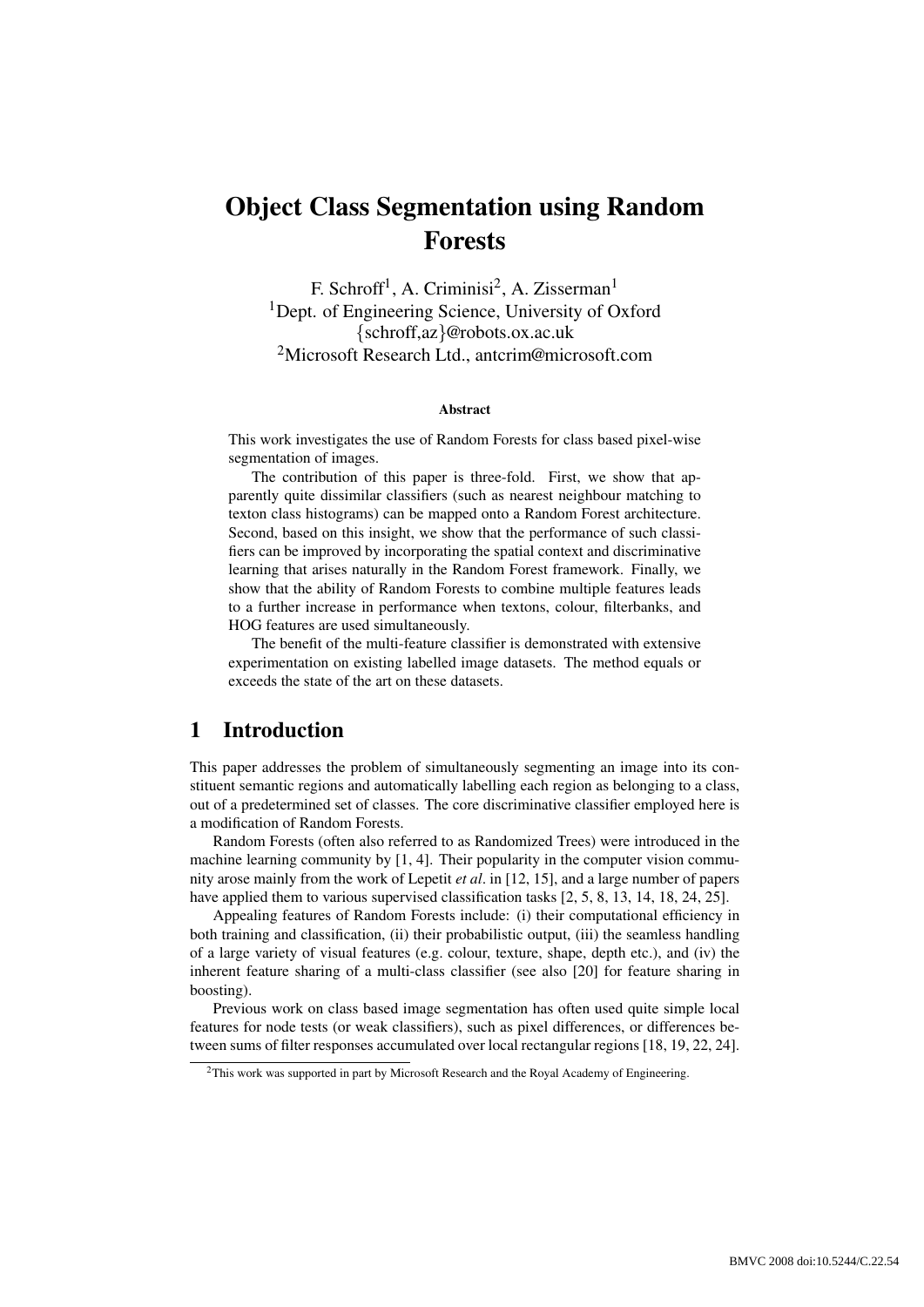

Figure 1: The MSRC labelled image dataset. (a–c) Example images from the MSRC dataset and  $(a'-c')$  their ground-truth class segmentation maps. The colour indicates the object class, with different kinds of grass, for example, associated with a common "grass" label. Note the presence of unlabelled (black) pixels.

In contrast, Schroff *et al*. [17] achieved pixel-wise classification by comparing histograms estimated over sliding windows to pre-learned, global "single-histogram class models"' (SHCM).

This paper connects Random Forest classifiers using local features to classifiers using nearest neighbour matching class models, such as Schroff *et al.* [17]. We show that a Random Forest classifier can improve over the classification performance of pre-learned class models, since the local features can incorporate spatial context, and the forest allows multi-class discriminative learning. Experiments carried out on standard labelled datasets demonstrate that our results are state of the art or better.

**Datasets.** The validity of our approach is demonstrated by extensive quantitative experimentation on two datasets. The initial experiments and the comparison with [17, 21] are performed on the 9-class MSRC dataset ([6]). This is a subset of the 21-class version [6], which is used for comparisons with [19]. Both these datasets consist of natural images and their corresponding ground truth object class maps (see fig. 1). We also report the performance on the challenging VOC2007 [9] data.

Paper outline. Section 2 describes the core Random Forest classifier. Section 3 presents the main contribution, describing the mapping of global class models into Random Forests, and section 4 shows how relaxing constraints on the node functions yields improved classification. Section 5 extends the set of visual features further. Finally, section 6 imposes spatial smoothing via a Conditional Random Field (CRF) model. Next we introduce the Random Forests classifier.

## 2 Random Forests

Decision tree classifiers have been known for a long time [16] but they have shown problems related to over-fitting and lack of generalization. The main idea behind Random Forest is to try and mitigate such problems by: (i) injecting randomness into the training of the trees, and (ii) combining the output of multiple randomized trees into a single classifier. Random Forests have been demonstrated to produce lower *test* errors than conventional decision trees [25] and performance comparable to SVMs in multi-class problems [2], while maintaining high computational efficiency.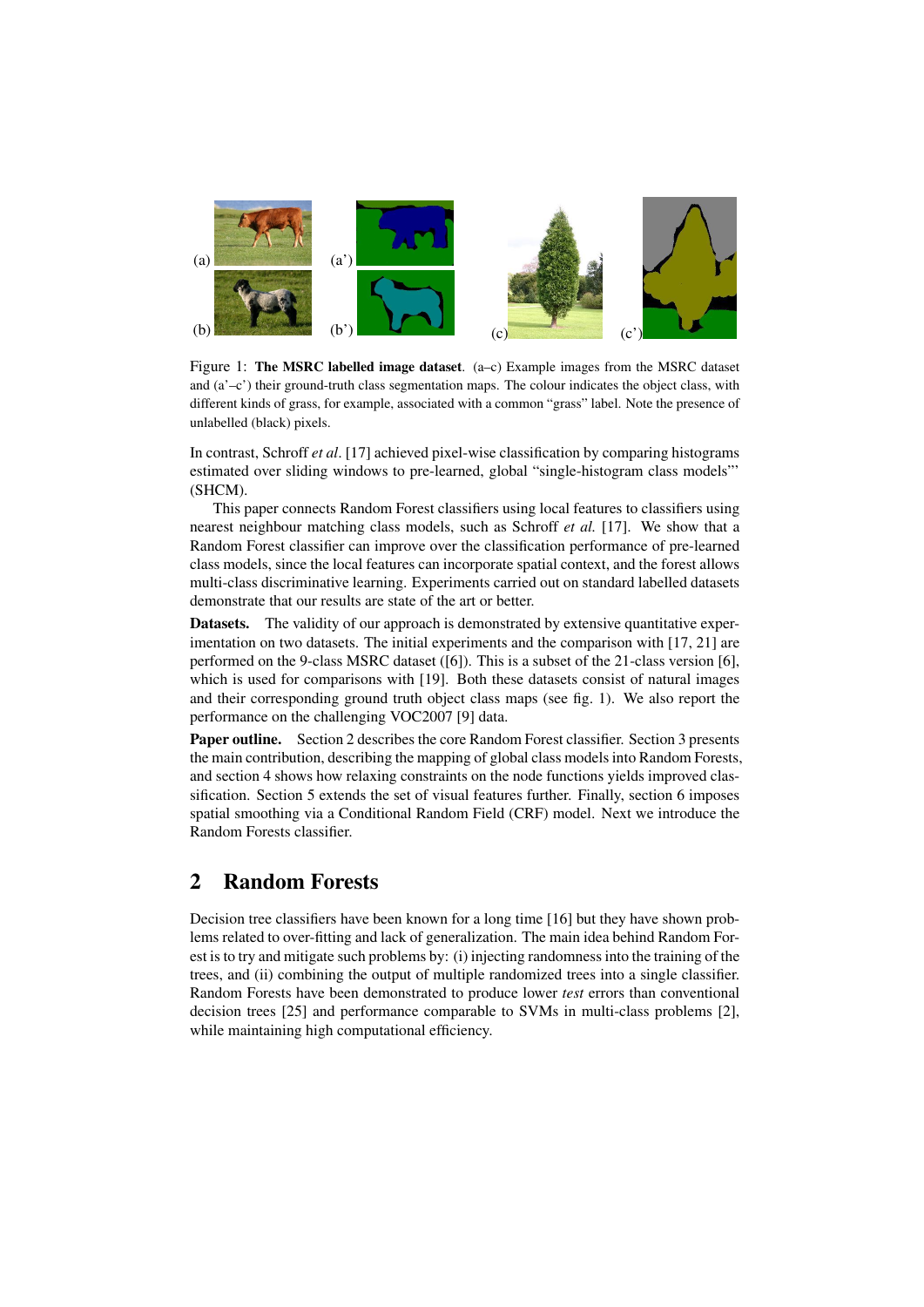

Figure 2: Decision trees and node functions: (a) Binary decision tree with its node functions *t*. (b) A node function can be based on filter responses accumulated over a single rectangular region as in [19]. (c) Alternatively, responses accumulated over two rectangles can also be used [25]. The pixel differences in [12] and Haar-like responses in [22] are special cases.

#### 2.1 Decision trees

In this work we consider binary trees (fig. 2a), with their structure and decision nodes learned discriminatively as follows. Starting from the root, given the labelled training data, the function *t* and threshold  $\lambda$  which maximize the information gain are found. Then training proceeds down to the children nodes.

Note that the underlying features can be of general nature, *e.g*.: RGB, HOG [7], the output of a filter bank *etc*. Also the function *t* is of a very general nature: it could be a sum of feature responses in a defined spatial extent (fig. 2b), a linear classifier, the output of another tree, the output of AdaBoost *etc*.

For a pixel in position  $p$ , the node function  $t_p$  may be described as:

$$
t_p = \sum_{r \in \mathcal{S}} \mathbf{w}_r \cdot \mathbf{f}_r \tag{1}
$$

where *r* indexes one or two rectangles as described in fig. 2(b,c) (*i.e.*  $\mathscr{S} = \{1\}$  or  $\{1,2\}$ ,  $\mathbf{w}_r$  describes a filter selecting the pixels in the rectangle  $\mathbb{R}_r$  and a weighting for each dimension of the feature vector f*<sup>r</sup>* (a concatenation of all (used) feature channels and pixels in R<sub>*r*</sub>, *e.g*.  $f_1 = [G_1 \ G_2 \cdots G_n]$ , if R<sub>1</sub> accumulates over the green channel G, and *n* is the number of pixels in  $R_1$ ).

In this work we use two types of node functions (see fig. 2b,c): (i) abstest [19] consists of the accumulated response in one feature channel in a single rectangle ( $\mathscr{S}$  =  $\{1\}$ ). This is described in (1) where  $w_r$  is 1 for all pixels; (ii) difftest [24] is defined by two rectangles ( $\mathscr{S} = \{1,2\}$ ), positioned relative to the test-pixel p. Each of them defines an area for which the cumulative response of a specific channel is computed. The node function  $t$  is the difference of the aggregated values from the two rectangles. This is described in (1) where the weight vector is  $+1$  for all pixels in R<sub>1</sub> and  $-1$  for all pixels in R2. f*<sup>r</sup>* is a concatenation of the values of one specific feature channel for all pixels in R*<sup>r</sup>* .

#### 2.2 Training and testing Random Forests

Random Forests are composed of multiple independently learnt random decision trees.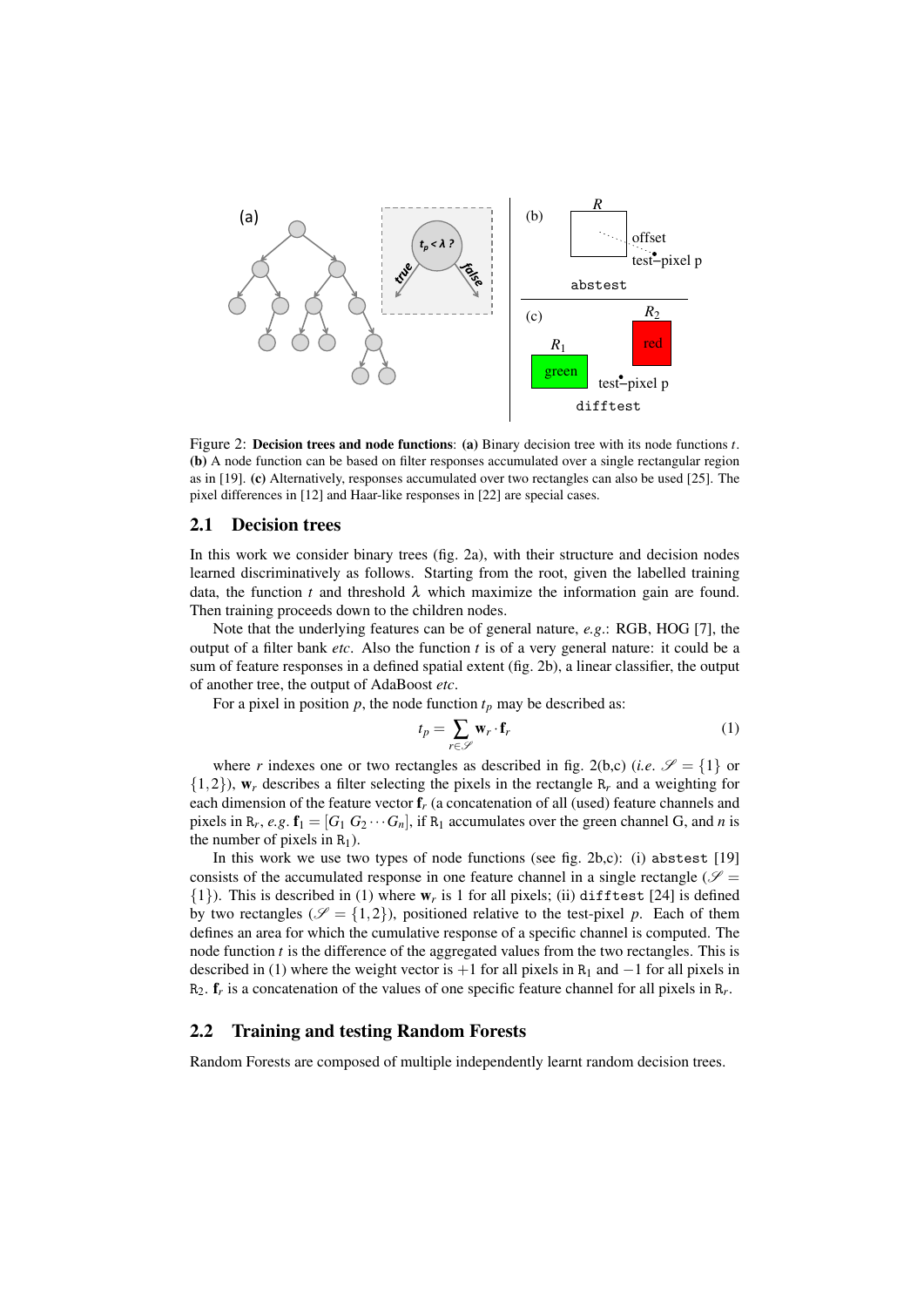During training of the tree each node has available only a *randomly* chosen subset of the entire pool  $\mathscr P$  of possible node functions *(i.e.* variously shaped non-centred rectangles accumulating different channels). Training is achieved by finding the node function and threshold  $\lambda$  which yields maximum information gain within such restricted, randomized search space [2, 24]. Note, [12, 14] do not optimize  $\lambda$ . The training data is subsampled to increase independence of the trees [4] and reduce training time. During training the empirical class posterior distributions are stored in the leaf nodes.

Testing proceeds by applying all trees to each input pixel in the test image. The output per-pixel class posterior is achieved as the average of the posteriors across all trees.

## 3 Fusing global and local cues into Random Forests

The previous section has given a general model for the kinds of node functions typically used in Random Forests. This section extends the node function to incorporate *global* knowledge about the object classes. First we review the single-histogram class models (SHCM) introduced in [17] and then show how those can effectively be mapped within an efficient Random Forests classifier.

#### 3.1 Global class modeling via SHCM

In [17] it is shown that given an image patch, the MAP estimate of its class is equivalent to a nearest neighbour classifier to single class histograms, where similarity is measured using KL divergence. In [17] a texton representation is used, and each class SHCM is computed as the average of texton distributions across all training exemplar images. In the implementation, the textons are computed on dense  $5 \times 5$  color patches using k-means clustering, resulting in a 8000 texton dictionary.

The resulting SHCMs are used to segment a test image into classes by a sliding window classifier. In detail, a sliding window  $s$  is used to assign the object class  $\hat{i}$  to the centre pixel  $p$  of  $s$ . With **h** being the distribution over textons in window  $s$  and  $q<sup>i</sup>$  being the SHCMs the classification result for  $p$  is  $\hat{i}$ :

$$
\mathbf{q}^{\hat{i}} = \arg\min_{\mathbf{q}^i} \left( KL(\mathbf{h}||\mathbf{q}^i) \right) \tag{2}
$$

Note that the NN classifier in [17] is *not* learnt discriminatively and does *not* learn spatial information about the object classes.

#### 3.2 Casting SHCM classification as a node function

We first note that finding the NN class histogram using (2) can be accomplished by a series of hierarchical tests that compare the test window histogram h to a pair of SHCMs and select the more likely one. The goal is to combine this pairwise comparison into a single efficient node function that can be used in a decision tree. This can be achieved by combining two SHCMs  $\mathbf{q}^i$  and  $\mathbf{q}^j$  into  $\mathbf{w}^{i,j} = \log \left( \frac{\mathbf{q}^i}{\alpha} \right)$  $\left(\frac{q^i}{q^j}\right)$ . Now we define the node function which compares the KL-Divergence of a *single* test-histogram  $h_r$  (computed from one rectangle  $R_r$ , similar to abstest in fig. 2) to two class models  $\mathbf{q}^i$  and  $\mathbf{q}^j$  in a single test (3):

$$
KL(\mathbf{h}_r||\mathbf{q}^i) < KL(\mathbf{h}_r||\mathbf{q}^j) \quad \Leftrightarrow \quad t_p < 0 \text{ with } t = \mathbf{w}^{i,j} \cdot \mathbf{h}_r \tag{3}
$$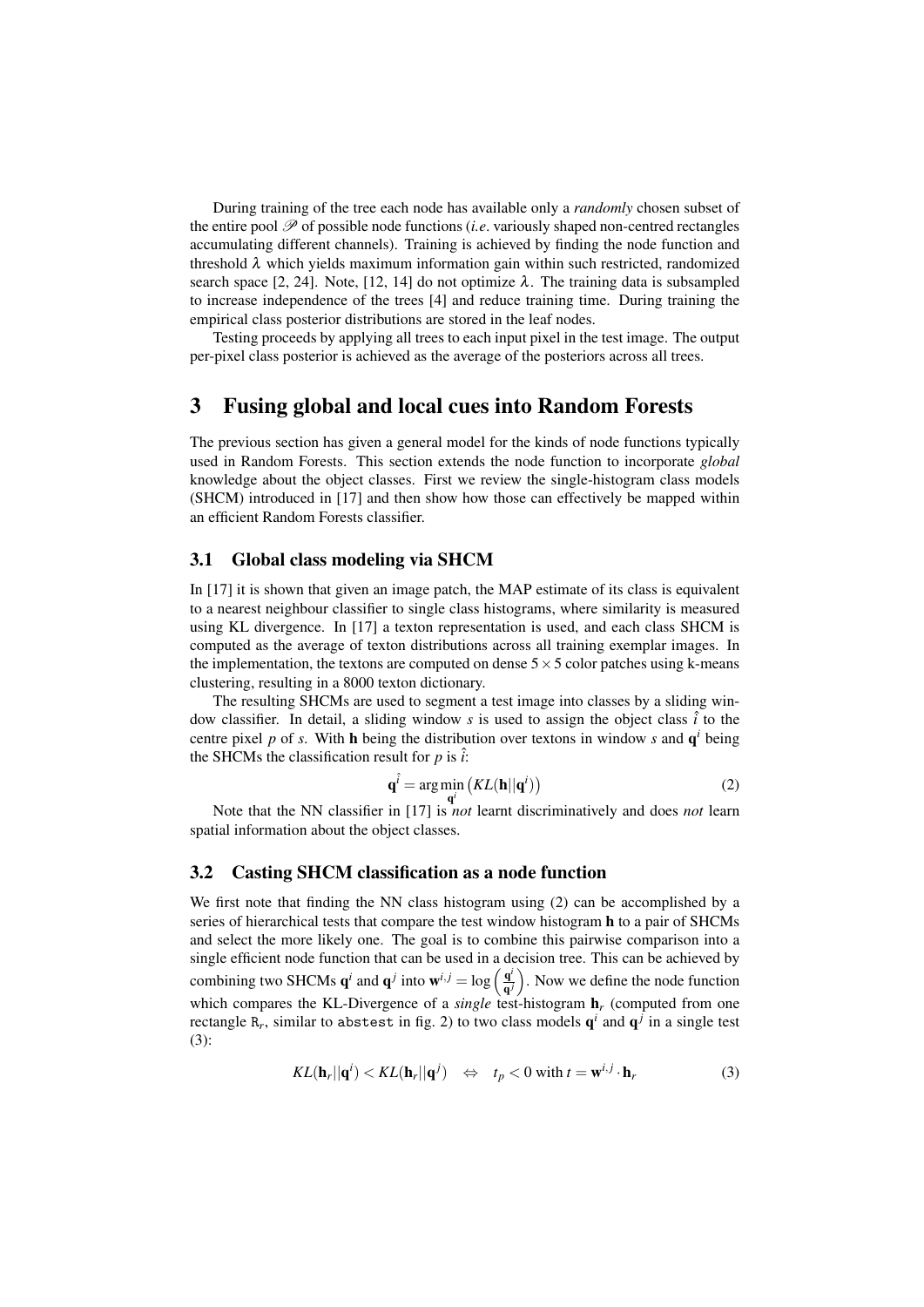Note that unlike in (1) here  $w^{i,j}$  is not just 1 or  $-1$ , but each feature channel (here texton) is weighted by the globally induced weights. The node function  $t_p$  defined in (3) is smaller than 0, if and only if class model *i* is more likely to explain the rectangle R*<sup>r</sup>* than class model *j*. This equivalence is verified experimentally in sec. 4.

If there are *n* object classes, *i.e. n* SHCMs  $q^i$  with  $i \in \{1, ..., n\}$ , a tree of depth  $n - 1$ can compute  $\arg \min_{\mathbf{q}^i} (KL(\mathbf{h}||\mathbf{q}^i))$ , by means of a series of the tests defined in (3). This scheme is called *fixed-tree* in the following.

Consider the case where the class distributions  $q^i$  and  $q^j$  have identical counts (*i.e.* similar occurrence frequencies) in all but one bin/channel. Then  $\mathbf{w}^{i,j} = \log \left( \frac{\mathbf{q}^i}{\mathbf{q}^j} \right)$  $\frac{\mathbf{q}^i}{\mathbf{q}^j}$  will be zero for all but one weight. This is the limiting case of a single discriminative texton between the two classes. It shows that class histograms can underpin the features used successfully in two weak detectors/node functions: (i) TextonBoost [18, 19], where textons that are discriminative for a pair of classes are learnt (in that case using boosting) *i.e.* all weights but one are zero in (3); and (ii) the linear classifier (with a set of non-zero  $\mathbf{w}^{i,j}$ s) used in the node function of [2].

Based on this connection we now use class histograms and the patch classifier of [17] as a starting point for a Random Forest classifier. By casting such classifiers into the Random Forest framework we can introduce discriminative learning, and spatial information can be learnt by the use of less restricted patches and weightings.

## 4 From SHCM to local features

One of the main contributions of this work is that of combining the efficiency and discriminative power of decision trees with the descriptive power of global class models.

Here we show that introducing flexibility to the *fixed-tree* (see sec. 3.2) node functions which were inspired by global class models improve the performance. This is due to the fact that the Random Forests are able to learn multiple classes discriminatively (unlike binary SVMs for example). Additionally, a discriminative selection of the extent of the spatial support and context awareness result in a performance increase. The following experiments progressively introduce more freedom into the feature selection process: (i) *Fixed-tree*: learn the posterior from the data, (ii) *Learnt tree*: select the basic test *i.e*. the pair (*i*, *j*), (iii) *Flexible rectangles*: explore various aspects of the rectangles position (*shape* of the window *w* and an *offset*, *i.e*. the test-pixel not restricted to the centre of the rectangle).

#### 4.1 Experimental evaluation

All the experiments in this section (except the *fixed-tree*) use a Random Forest of size 10 and a maximum depth for each tree of 15. During training the one, out of 100 randomly sampled node functions as in (3), that maximises the information gain is picked for each node. In this case  $\lambda$  is set to zero following (3). All results are on the 9-class MSRC dataset.

Fixed-tree. We use the *single* fixed-tree and just learn the class posteriors, by applying the tree to each training point. Using this tree gives virtually the same performance 75.2% as reported in [17] with the same features ( $25 \times 25$  pixel wide centred windows).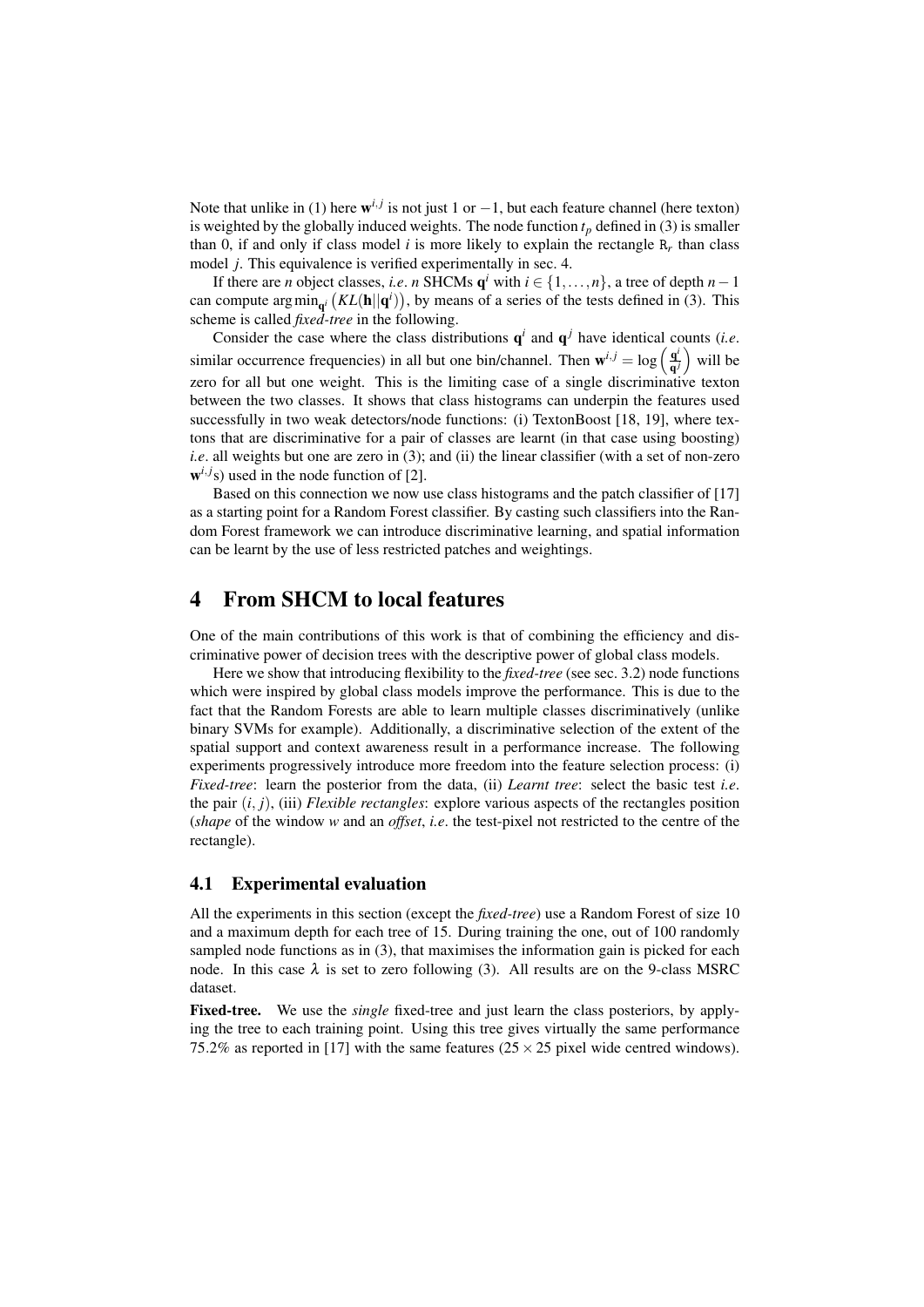

Figure 3: Spatial Context: This figure shows how an offset incorporates spatial context. The classification with a maximum offset of 30 is in the bottom row, the one with the test-pixel centred in the rectangle in the top row. Next to the classification are shown the posteriors for the object class (aeroplane) and the car class (marked "purple" in classification) that is confused with aeroplane, if no context is used.

| window size \ offset |       |       | 20    | 30    |
|----------------------|-------|-------|-------|-------|
| 25:25                | 76.2% | 78.8% | 81.0% | 82.2% |
| 10:35                | 77.7% | 79.3% | 80.8% | 82.0% |

Table 1: Spatial influence: The window size [smallest extent : largest extent] describes the range of the width and height of the rectangles used in the node function. The offset describes the maximum distance the centre of the rectangle can have to the test-pixel. Allowing for additional "freedom" especially a large offset clearly improves the performance.

This is a nice result indicating that the class histogram  $q^i$  minimizing  $(KL(h||q^i))$  indeed corresponds to the MAP of the class.

Learnt tree (fixed rectangles). Instead of using the fixed tree of depth 8 (9 classes -1), we learn a Random Forest keeping the rectangle size fixed to  $25 \times 25$  and centred on the test pixel. Incorporating the flexibility to select the pair  $(i, j)$  in each node increases the performance marginally to 76.2% (see tab. 1).

Flexible rectangles. Allowing for different rectangle *shapes/sizes* as well as *off centre test-pixels* (see fig. 2a) and thereby taking full advantage of the discriminative and spatial learning of Random Forests results in a dramatic performance boost. The node functions itself still follow (3).

Tab. 1 shows that allowing different *window sizes* (smallest edge of rectangle can be 10, largest 35 pixels wide) improves the performance, as these rectangles can adapt to the objects and encode fine/large grained structures. The rectangles are around  $23 \pm 7$ pixels each dimension and tend to be slightly smaller towards the bottom of the tree. The average ratio of small side to long side is  $0.69 \pm 0.19$ , *i.e.* to capture the full shape of the objects "real" elongated rectangles are advantageous.

However, a significantly larger improvement is achieved by allowing an *offset* of the centre of the rectangles to the test-pixel, in which case the context of the test-pixel is taken into account. The offset is around  $15 \pm 8$  pixels in the x and y direction. Fig. 3 illustrates that the Random Forest learns that car is unlikely to occur next to aeroplane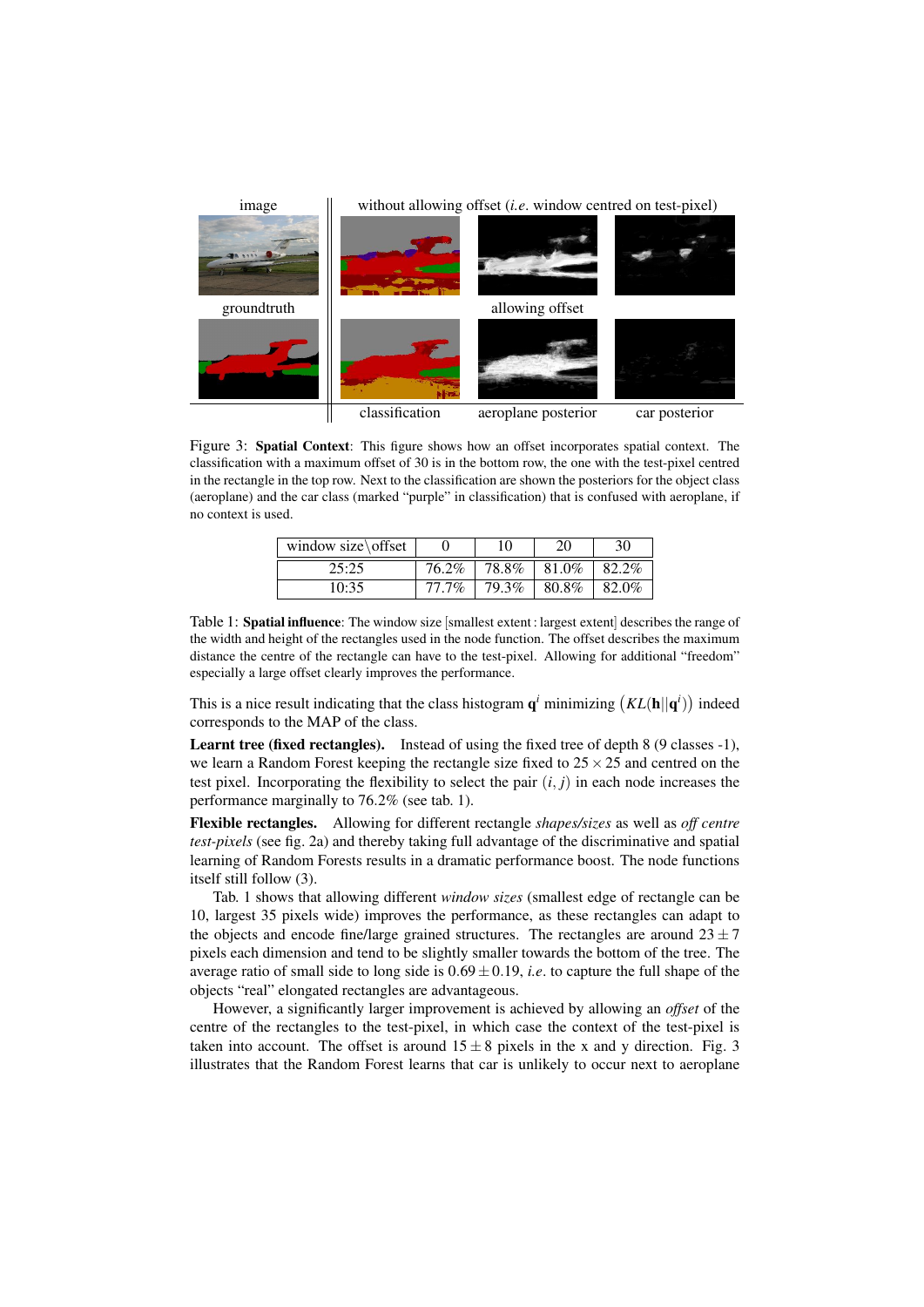

Figure 4: **HOG** features: We use stacked HOG features computed with different cell-sizes  $c = \{5, 20, 40\}$  and gradient binnings  $g = \{6, 6, 12\}$ . One block always contains 4 cells  $(b = 4)$ . Each rectangle response is computed by adding the responses for one of the HOG dimensions of a pixel (also see fig. 4). Cells partially included in the rectangle area contribute proportionally to the included area.

and sky. The important observation is that confusions like aeroplane with car are dramatically suppressed. This is indicated by the posterior response for the car class, where the two high response areas in the top right image. It is worth noting that the classification obtained by the context features (bottom row) has a less crisp object boundary, which can be explained by the fact that pixels occurring near the boundary have a higher likelihood for both classes when context is incorporated (*e.g*. aeroplane/grass confusion).

Conclusion. Using *a priori* knowledge (SHCMs) to compute a weighted sum of textons occurring in a rectangular region near the test-pixel provides strong initial node functions. The functions are improved by introducing flexibility and this increases performance from 76.2% to 82.0% (see tab. 1), exceeding the performance of the original features in [17] dramatically.

## 5 Introducing more visual cues

In the previous section we laid out how "reusing" features suitable for nearest neighbour classification can result in powerful features for Random Forests and by exploiting properties of these, namely discriminative selection of parameters (window size, offset) performance can be improved.

Now we relax the restrictions on the features even further and introduce additional cues. We focus on the node functions described in fig. 2b and apply them first to RGB and then to HOG [7]. Finally all features will be combined in the decision trees of a Random Forest, and additionally filterbanks will be used. The optimal most suitable features are selected by means of the discriminative learning of the decision trees.

RGB features. The node functions are simple differences of rectangles computed over one of the three channels (R, G, or B) per rectangle (see sec. 2.1). Our baseline classifier uses single-histogram class models based on pixel-wise colour histograms of size 8000 (20 bins for each colour) and gives a pixel-wise classification performance of 67.3%. This coincides with the findings of [21], who report 67.1% for simple appearance based features. Tab. 2 shows the performance of RGB only, and again the flexibility in selecting the shape and offset of the rectangles results in increased performance (72.2%).

HOG features. As RGB based Random Forests are not strong enough to capture the spatial variation of classes, we also introduce features based on the HOG descriptor [7]. We compute the HOG for the whole image using various cellsizes  $c$  in pixels, blocksizes *b* in cells, and number of gradient bins *g*. This leads to a *g* · *b* dimensional feature vector for each cell (see fig. 4). The stacked HOG consists of  $c = \{5, 20, 40\}$  and  $g = \{6, 6, 12\}$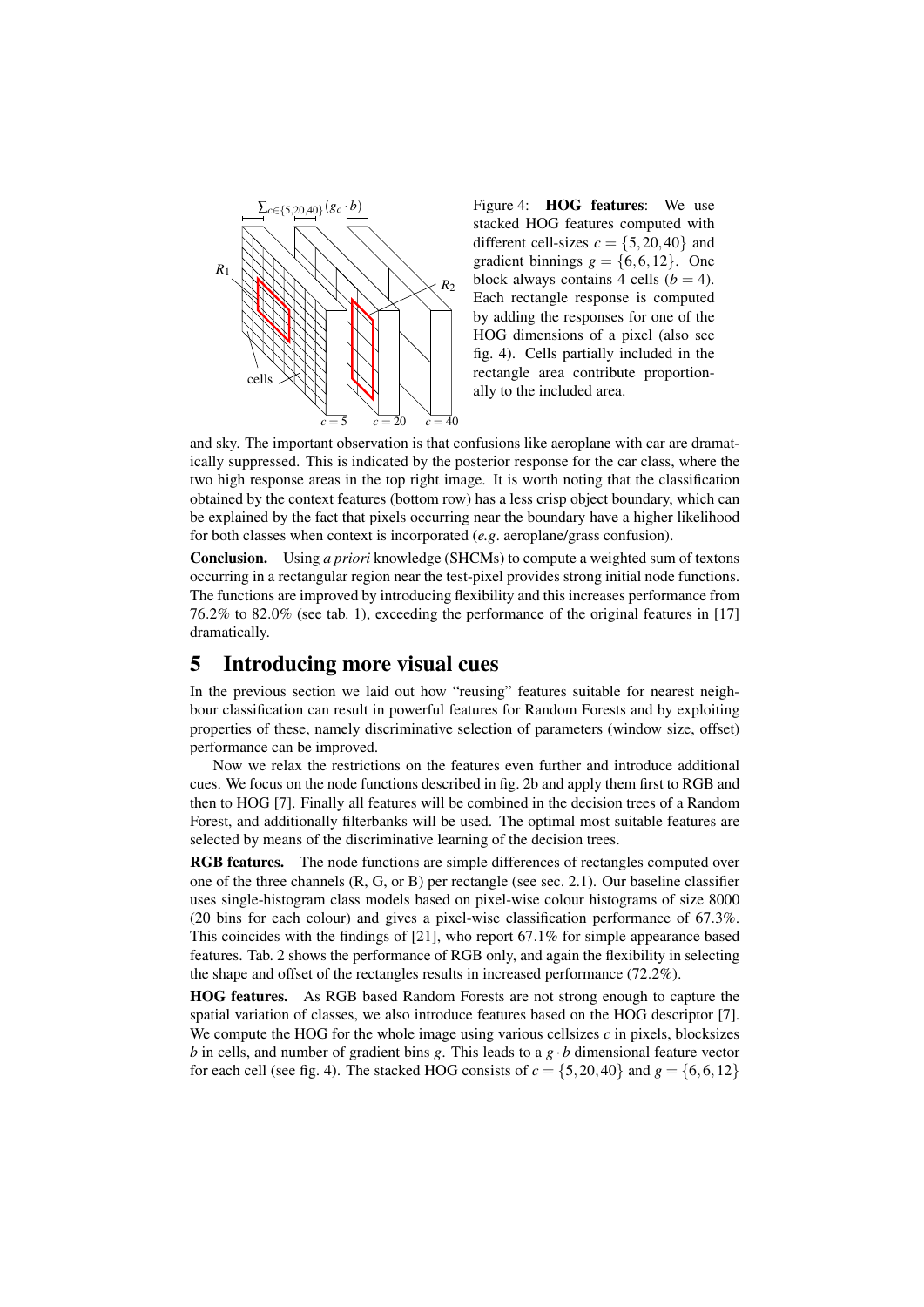|          | <b>RGB</b> | HOG           | HOG.RGB | $\parallel$ HOG.RGB.T $\parallel$ CRF | Others                         |
|----------|------------|---------------|---------|---------------------------------------|--------------------------------|
| 9-class  |            | 72.2%   75.9% | 84.5%   | 84.0%                                 | $\mid$ 87.2% $\mid$ 84.9% [21] |
| 21-class | 54.0%      | $56.3\%$      | 69.9%   | 69.7%                                 | <b>71.7</b> %   72.7% [19]     |

Table 2: Feature combinations: Pixelwise classification performance on the 9 and 21-class MSRC datasets using RGB, HOG and texton (T) features. For the 9-class dataset the forest consists of 20 trees, each of a maximum depth 20; each node test is picked as the best of 500 node functions per feature using information gain. For each node function the threshold  $\lambda$  which maximizes the information gain is selected. For the 21-class dataset a forest of size 30 was used.

oriented gradient bins for each of the  $c$  values (with  $b = 4$  cells in each block). This results in  $6 \cdot 4 + 6 \cdot 4 + 12 \cdot 4 = 96$  channels for each pixel p. It was important to have cellsizes c ranging from small 5 to large 40. The performance of HOG alone is shown in tab. 2.

F17 filterbank. The filterbank described in [23] is used as an additional cue in the same manner as the RGB.

#### 5.1 Combining features

We combine these various feature types, whereby each feature (RGB, stacked HOG, textons T, F17) is treated as a separate pool and the feature maximising the information gain is selected for each node.

Tab. 2 show the results of various feature combinations. Using all features combined by exploiting the feature selection properties of Random Forests gives state of the art results 84.5% on the MSRC 9-class, and 69.9% on the 21-class ([19] achieved 69.6% with a boosted classifier). It can clearly be seen that the combination of RGB and HOG gives a *very* strong boost in performance. The addition of texton features (although very strong alone) is not able to increase performance (probably due to redundancy with HOG and RGB), but the discriminative learning assures that the right features are selected and performance does not decrease, thus the classifier is able to improve over state of the art.

VOC2007 [9]. On the very challenging VOC data our method using RGB,HOG, and F17 achieves state state of the art performance ([18] reaches an average class performance of 20%), and in combination with the CRF is slightly better (see following section).

## 6 CRF stage

After having learnt the class posteriors using the methods described in section 3, a CRF [11] stage is applied to the pixel grid, where the state space of each pixel is the number of classes, *e.g*. 9 in the case of the 9-class MSRC dataset.

The class posteriors from the Random Forest are used as unary potentials  $\psi$  and constitute the most important part of the CRF-model. Additional terms are the contrast sensitive Potts model  $\phi$  [3] and a colour term  $\pi$ , based on a Gaussian mixture model estimated from labels inferred using (4) with  $\pi = 0$ , on a *per* image basis. The colour model is included to use colours peculiar to that image, rather than simply the colour node tests learnt over all training images and included already in the posteriors/unary terms.

Given the image *I*,  $\{ij \in I\}$  describes the set of edges (4 neighbourhood in our case) and  $\mathbf{g}_{ij} \in \mathbb{R}^d$  describes the *d* dimensional colour difference vector, between pixel *i* and *j*.

$$
\log P(\mathbf{c}|\mathbf{I}) = \sum_{i} (\psi_i(c_i, \mathbf{I}) + \pi(c_i, \mathbf{I})) + \sum_{ij \in I} \phi(c_i, c_j, \mathbf{g}_{ij})
$$
(4)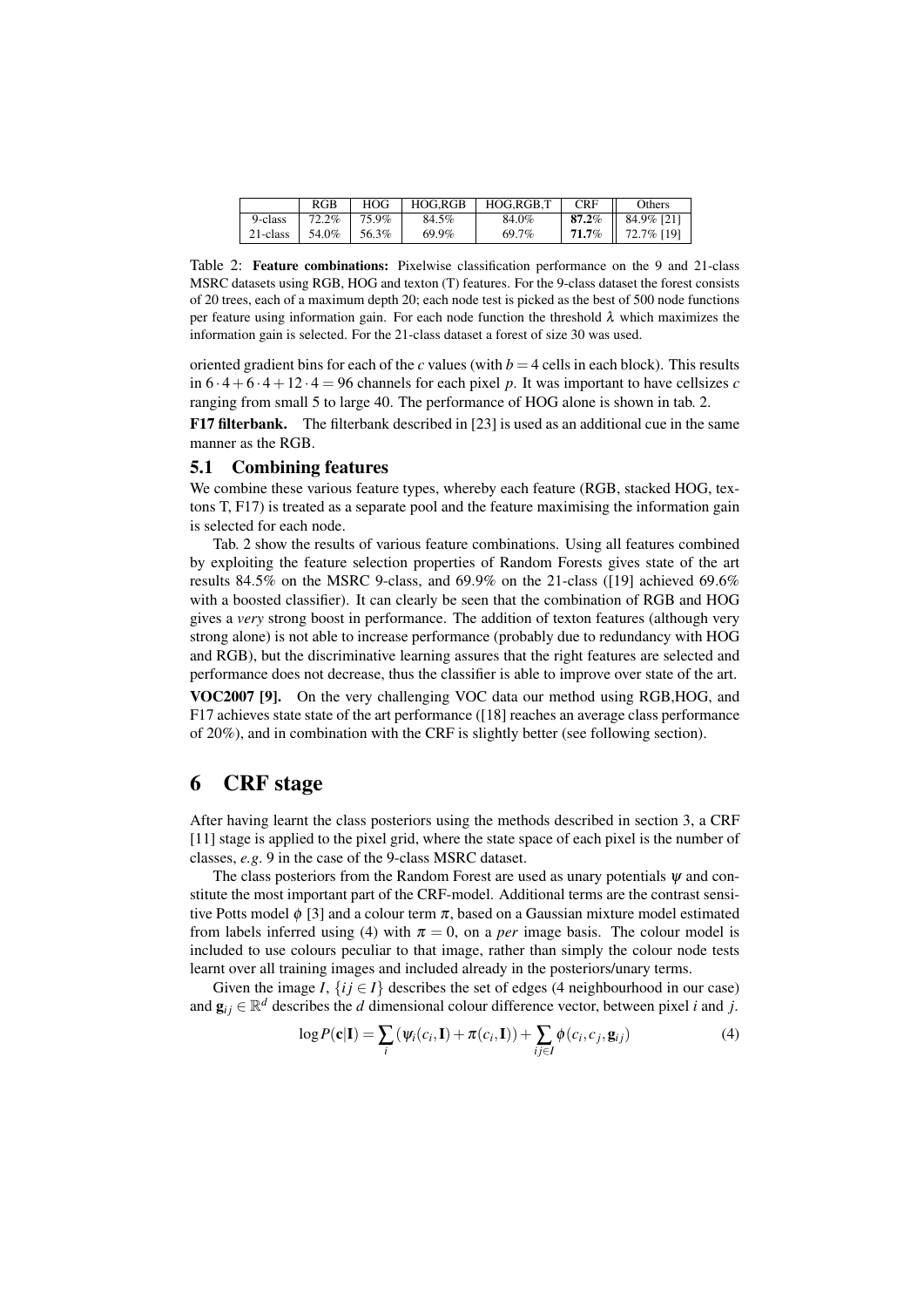

Figure 5: The CRF helps to retrieve crisper object boundaries. Using an additional per image colour model improves 'good' classifications further, but can hurt certain cases, *e.g*. last row. The accuracy for the whole dataset in all three cases. The features used here were stacked HOG and RGB.

describes the CRF energy with  $c_i$  being the label for pixel  $I_i$ . We use TRW [10] to minimize (4). The results in fig. 5, show that the CRF improves the performance slightly, but more importantly improves the visual appearance of the segmentation. Using this additional colour model improves 'good' segmentations further see fig. 5 (aeroplane, building), but can deteriorate 'bad' classifications (black cow in the last row). In general the results are very sensitive to the CRF parameters.

The performance on the 9-classes (87.2% without colour model; 84.8% with colour model) is shown in fig. 5. For the 21-classes we achieve 71.7% without colour model and 70.8% with the colour model. On the VOC2007 data we achieve 22% average class performance. These results exceed state of the art performance or perform equally well ([18, 19, 21]).